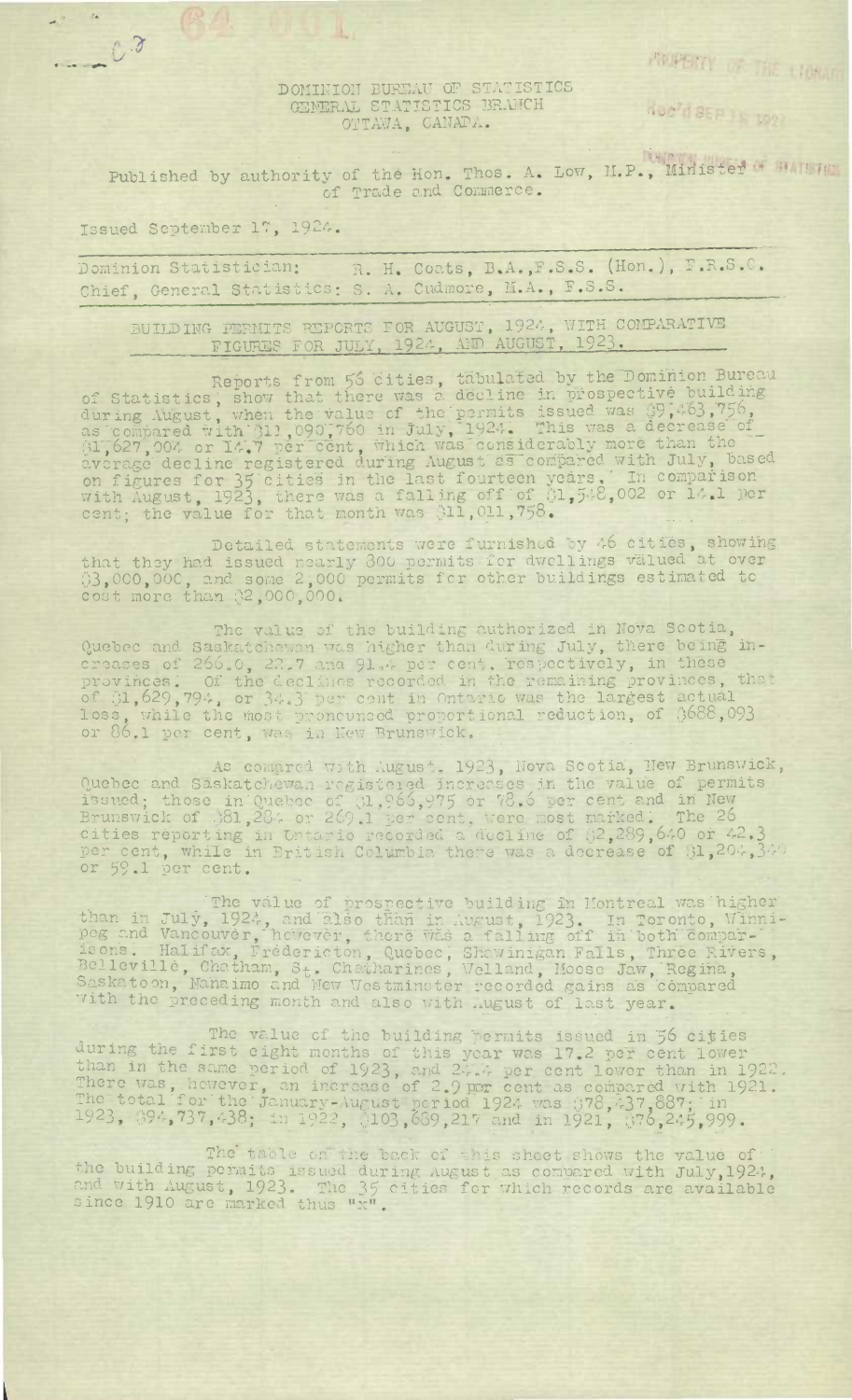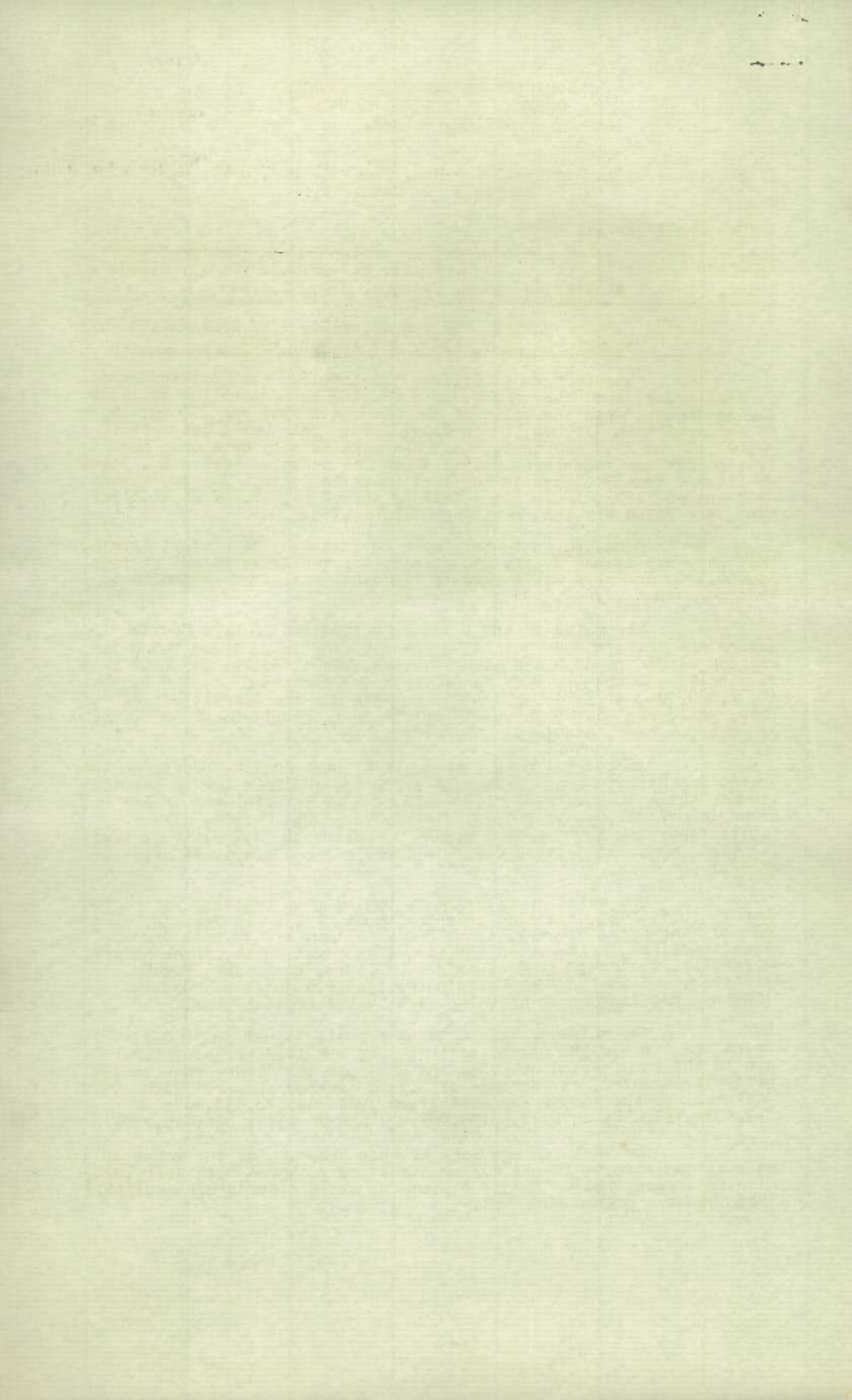

## Estimated Cost of Building Work as Indicated by

 $\mathbf{K}$ 

| $C_i$ i t $y$                                                        | August                                                                     | July                                                                                 | August<br>1923                                                                            |
|----------------------------------------------------------------------|----------------------------------------------------------------------------|--------------------------------------------------------------------------------------|-------------------------------------------------------------------------------------------|
|                                                                      | 1924                                                                       | 1924<br>$\mathbb{S}$                                                                 |                                                                                           |
| P.H.I. - Charlottetown                                               | nil                                                                        | nil                                                                                  | 12,700                                                                                    |
| Nova Sectia                                                          | 87,675                                                                     | 23,955                                                                               | 53,225                                                                                    |
| x Halifax                                                            | 77,420                                                                     | 13,200                                                                               | 16,425                                                                                    |
| New Glasgow                                                          | 805                                                                        | 355                                                                                  | 11,000                                                                                    |
| Sydney<br>$\mathbb{Z}_m^+$                                           | 9,450<br>111,489                                                           | 10,400<br>799,582                                                                    |                                                                                           |
| New Brunswick<br>Fredericton                                         | 16,000                                                                     | nil                                                                                  | 30:205                                                                                    |
| it Moncton                                                           | 5,530                                                                      | 11,425                                                                               | 19:<br>580                                                                                |
| St. John<br>$\frac{11}{\sqrt{3}m}$                                   | 89,959                                                                     | 788,157                                                                              | $2,502,733$<br>$1,839,367$<br>$237,770$                                                   |
| Quebec                                                               | 4.1459.708                                                                 |                                                                                      |                                                                                           |
| x Hontreal - Maiscnneuve                                             | 3,219,825<br>373,558                                                       | 2, 222, 665<br>218, 338<br>66, 000<br>63, 650<br>262, 875<br>262, 882<br>4, 757, 881 |                                                                                           |
| x Quebec<br>Shawinigan Falls                                         | 68,625                                                                     |                                                                                      | 900                                                                                       |
| <b>I</b> Sherbrooke                                                  | 11,000                                                                     |                                                                                      |                                                                                           |
| x Three Rivers                                                       | :560;450                                                                   |                                                                                      |                                                                                           |
| x Westmount                                                          | 236,250                                                                    |                                                                                      |                                                                                           |
| Ontario<br>Belleville                                                | 3,128,087                                                                  |                                                                                      | $\begin{array}{r} 6,300 \\ 35,695 \\ 276,001 \\ 5,417,727 \\ 6,000 \\ 8,000 \end{array}$  |
| x Brantford                                                          | 42,400<br>12,072                                                           |                                                                                      | 18,284                                                                                    |
| Chatham                                                              | 110,325                                                                    |                                                                                      |                                                                                           |
| Fort William<br>$2\overline{z}$                                      | 71, 175                                                                    | 10:950<br>19:234<br>83:475<br>13:290                                                 | 21,675<br>57,825<br>21,640<br>76,387<br>458,550                                           |
| Galt                                                                 | 5,744                                                                      |                                                                                      |                                                                                           |
| Guelph<br>$\mathcal{N}$<br>Hamilton                                  | 30,577                                                                     | 32,110                                                                               |                                                                                           |
| $\frac{1}{\sqrt{L}}$<br>Kingston<br>$\mathbb{X}$                     | 254,050<br>34.363                                                          | 363,925<br>116,047                                                                   | 23,344                                                                                    |
| $\mathcal{L}$<br>Kitchener                                           | 45,231                                                                     | 59;824                                                                               | 80,855                                                                                    |
| Tond on<br>$\mathbb{Z}_+^{\mu}$                                      | 207,515                                                                    | 157,370                                                                              | 247,020                                                                                   |
| Niagara Falls                                                        | 20, 895                                                                    | 74,745                                                                               | 31,015                                                                                    |
| Oshawa<br>Ottawa                                                     |                                                                            | 83,525                                                                               | 130;1<br>267                                                                              |
| $\propto$<br>Owen Sound                                              | 106,030                                                                    | 238,930<br>18,500<br>75,281<br>23,2225                                               | ;505<br>12,0                                                                              |
| Peterboro<br>$\mathbb X$                                             |                                                                            |                                                                                      | 2334383<br>343833<br>344383<br>34425,270<br>25,7235                                       |
| Port Arthur<br>$\mathbb{Z}_+^{\#}$                                   | 33:805<br>20:125<br>45:525                                                 |                                                                                      |                                                                                           |
| Stratford<br>$\mathbb{R}^2_+$                                        |                                                                            | 110,921<br>51,613                                                                    |                                                                                           |
| St. Catharines<br>$\mathbb{X}$<br>St. Thomas<br>$\mathbb{X}^{\circ}$ | 80                                                                         |                                                                                      |                                                                                           |
| Sarnia                                                               |                                                                            | 2,880                                                                                |                                                                                           |
| Sault Ste Marie                                                      | $\frac{10}{10}$ , $\frac{330}{940}$                                        | $\frac{19}{83}$ ; 360                                                                |                                                                                           |
| Toronto<br>$\overline{\mathcal{I}}^n_+$                              | 1,095,530                                                                  | 2,370,715                                                                            | 2,077,425                                                                                 |
| York Township                                                        | 310,500                                                                    | 329,400                                                                              | 780,100                                                                                   |
| Welland                                                              | 44.3640                                                                    | 5,2.75                                                                               | 9;885                                                                                     |
| Windsor<br>X<br>Woodstock                                            | 375,385                                                                    | 382,495                                                                              | 527;680                                                                                   |
| Hunitoba                                                             | 4,0.3                                                                      | 25:576                                                                               | 84,321                                                                                    |
| x Brandon                                                            | 392;250                                                                    | 438,065                                                                              | 537,742                                                                                   |
| St. Boniface                                                         | 6;500                                                                      | $\therefore$ 000                                                                     | 27:052<br>76;790                                                                          |
| x Winnipeg                                                           | 31,700<br>354,050                                                          | $63; -15$<br>370;650                                                                 | 433;900                                                                                   |
| Saskatchewan                                                         | 242,876                                                                    | 126;915                                                                              |                                                                                           |
| x Hoose Jaw                                                          |                                                                            |                                                                                      | $\begin{array}{r} 194,455 \\ 9,300 \\ 73,755 \\ 111,400 \\ 224,637 \\ 32,900 \end{array}$ |
| x Regina                                                             |                                                                            |                                                                                      |                                                                                           |
| x Saskatoon                                                          |                                                                            |                                                                                      |                                                                                           |
| <i>ilberta</i><br>x Calgary                                          |                                                                            |                                                                                      |                                                                                           |
| x Edmonton                                                           | $12,930$<br>$11,5,310$<br>$11,5,636$<br>$19,637$<br>$19,6390$<br>$96,8990$ | 100333255                                                                            | 123,000                                                                                   |
| Lethbridge<br>Hedicine Hat                                           | 13,297                                                                     | $5:055$<br>$2:215$                                                                   | $20;420$<br>$-3;167$                                                                      |
| British Columbia                                                     |                                                                            |                                                                                      |                                                                                           |
| Manaimo                                                              | 863;904<br>15,860                                                          | 939:624<br>9,950                                                                     | $2,035,334$<br>3,830                                                                      |
| x New Westminster                                                    | 29,192                                                                     | 14,705                                                                               | 11,360                                                                                    |
| Point Grey                                                           | 470,100                                                                    |                                                                                      |                                                                                           |
| Prince Rupert                                                        | 13,375                                                                     | $-44,877$                                                                            | 248,000                                                                                   |
| South Vancouver<br>Vancouver<br>$\mathbb{X}$                         | 47,002                                                                     |                                                                                      | $\frac{50}{90}$                                                                           |
| Victoria                                                             | 231,745                                                                    |                                                                                      | 1, 51, 5<br>576                                                                           |
| ctal 56 Cities                                                       | 9,463,756<br>8,067,515                                                     | 352,225<br>11                                                                        | 11,011,758                                                                                |
| otal x 35 Cities                                                     |                                                                            | 731,103<br>9.                                                                        | 9,222,832                                                                                 |
| lecumulative total for first<br>eight months - 56 cities             | 92.7<br>7.88                                                               |                                                                                      | .689.217                                                                                  |